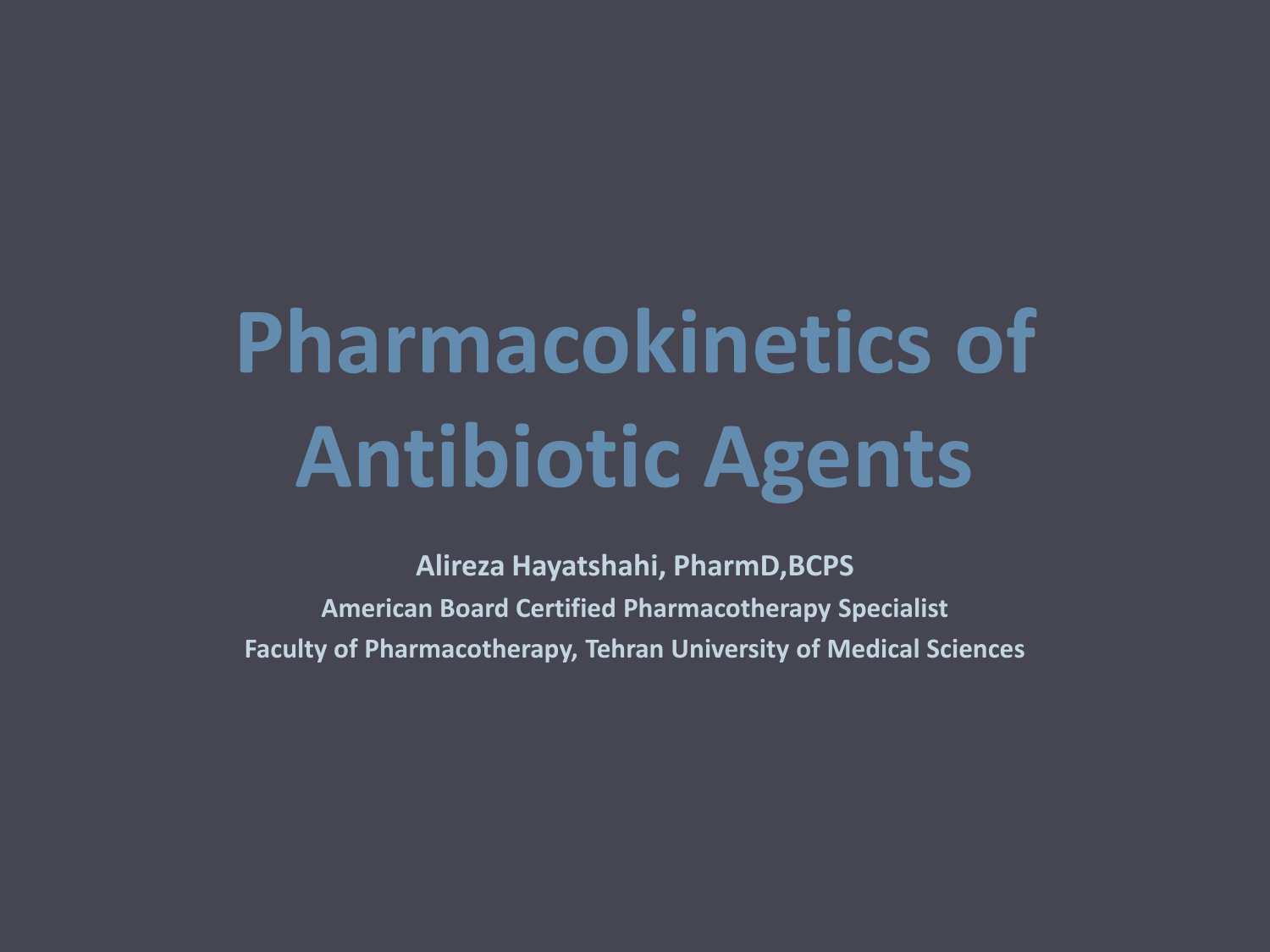# **Outlines**

- Pharmacokinetics (ADME)
	-
	- **Gentamicin**
	- **Linezolid**
	- **Fluconazole**
	- **Amphotericin B**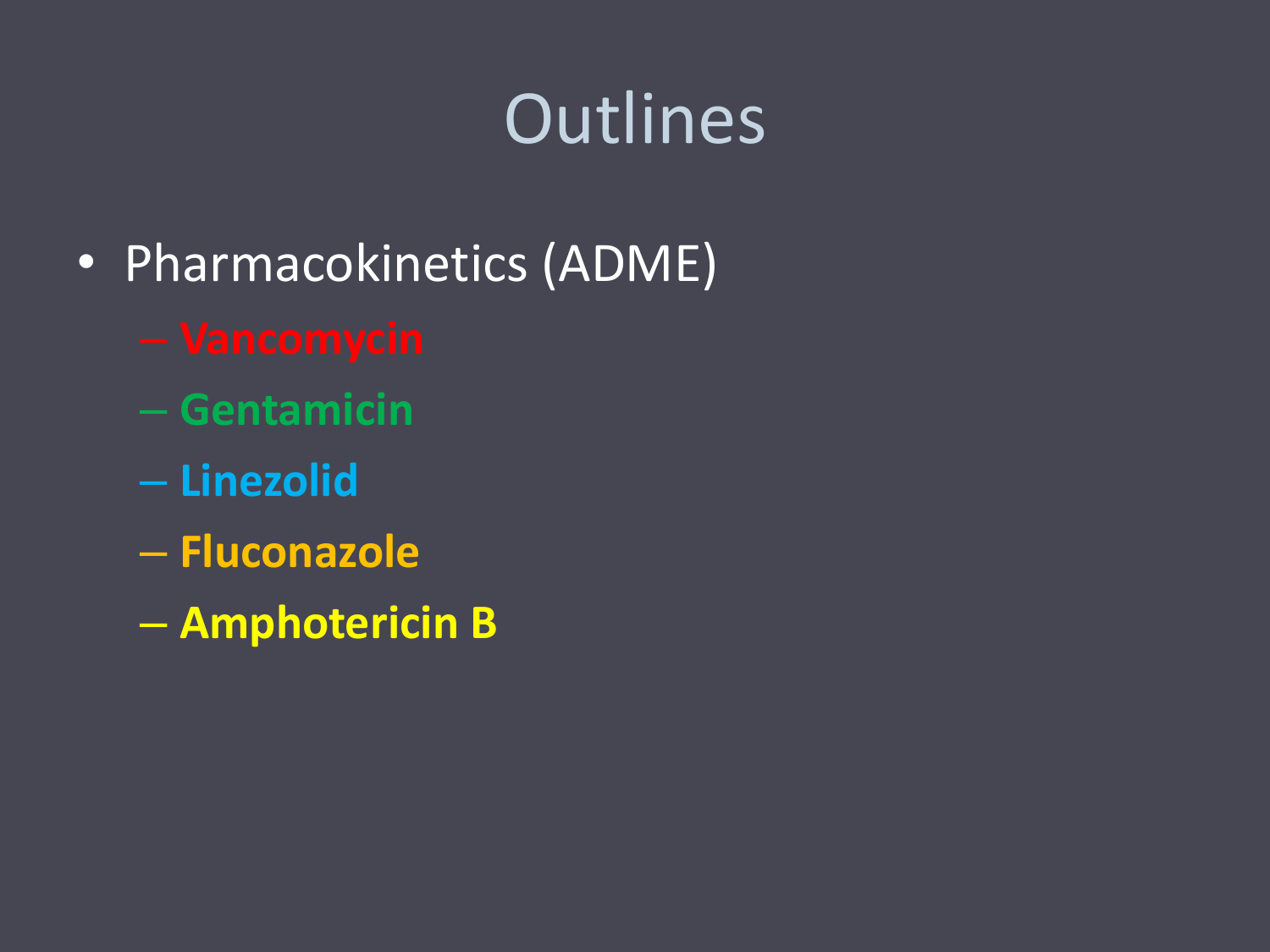- Poor oral bioavailbility
- IV
	- Distributed widely to body tissues and fluids
		- Inflamed BBB
			- 20% TO 30% of serum concentration
		- Uninflamed BBB
			- Minimal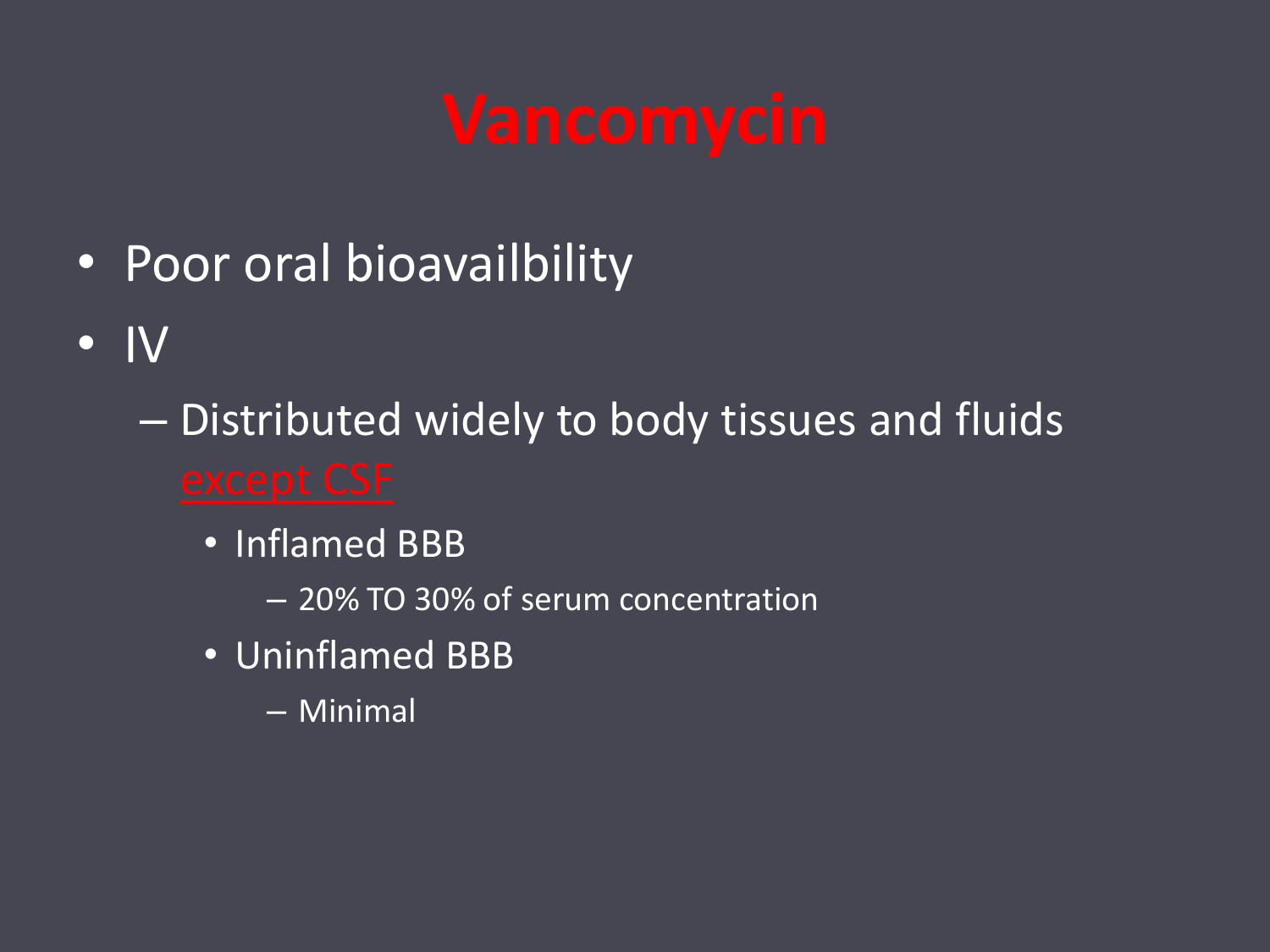- Half life
	- Adults
		- 5-11 hours
	- Renal impairment will prolong the half life
		- ESRD
			- Over 200 hours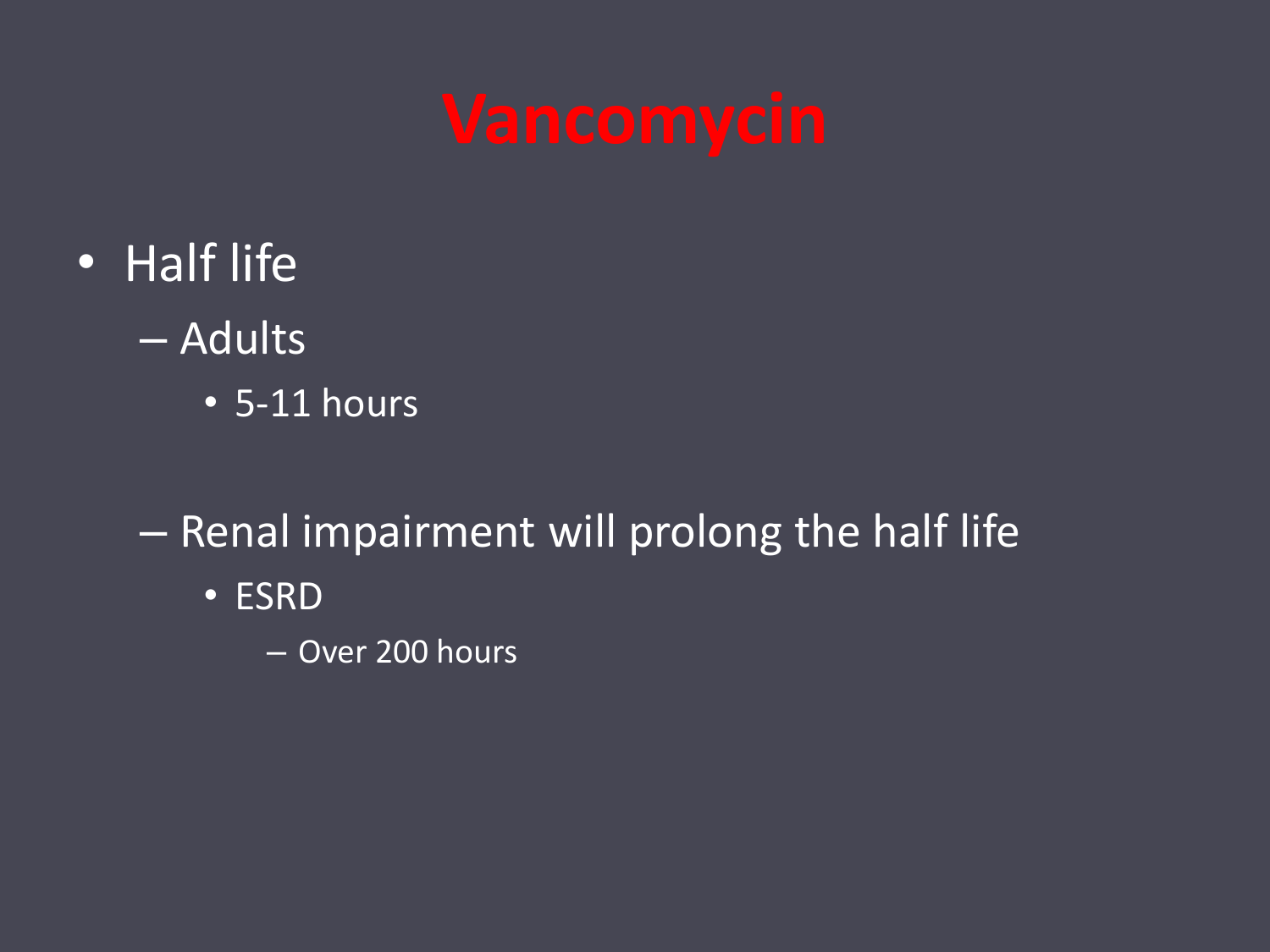- Excretion
	- 80% to 90% renal
	- If use oral vancomycin
		- Excreted by feces
- Time to peak
	- Right after the end of infusion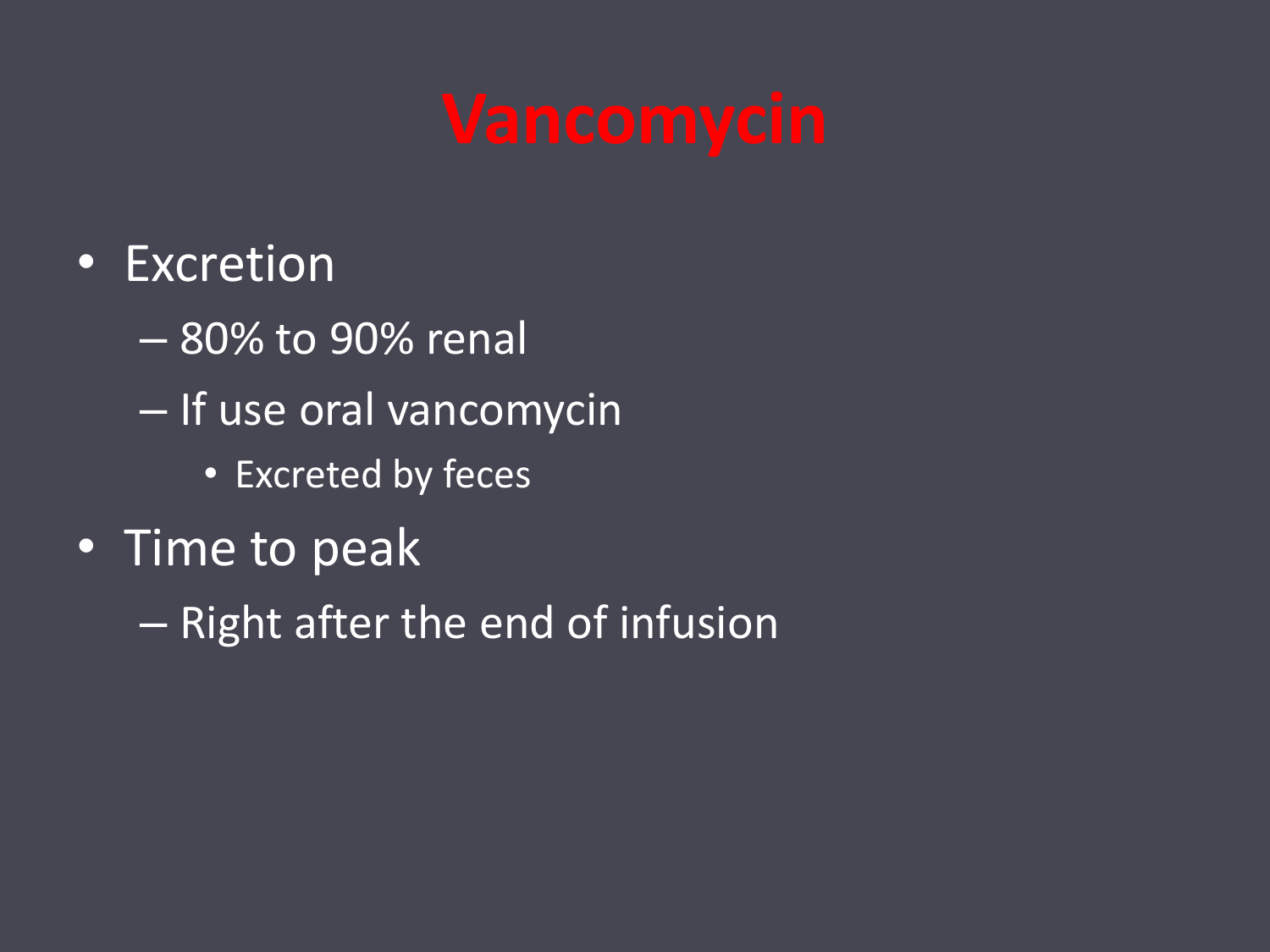- Using PK calculations or protocols to schedule the doses
	- 15-20 mg/kg
		- Q8H, Q12H, Q24H, Q48H,…
	- Patient's weight (actual)
	- Renal function
		- Serum creatinine
		- GFR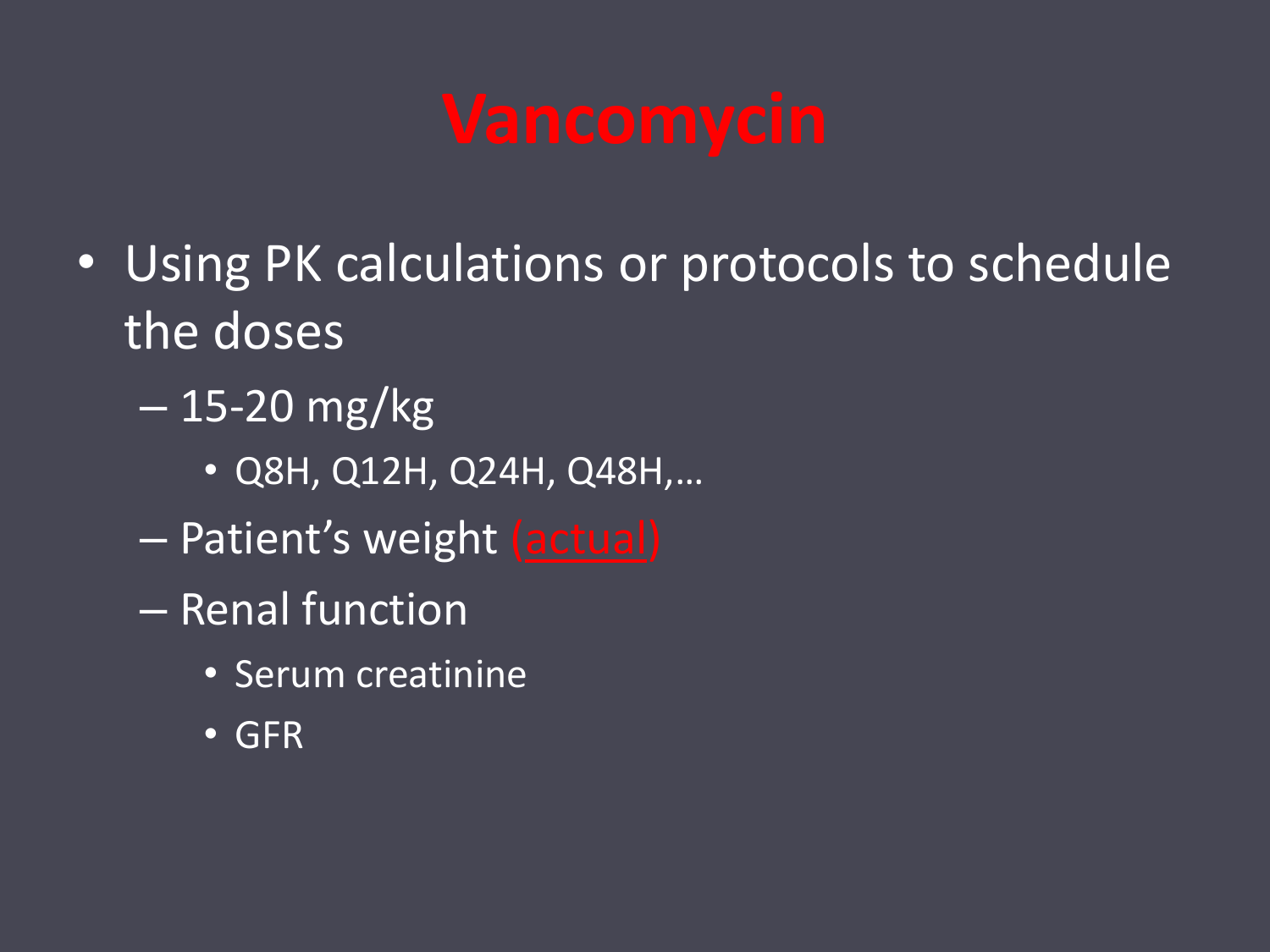- In hemodialysis patients
	- Depends on the HD filter
		- Conventional
			- 0 to 5% removal
		- High flux
			- Higher rates of clearance after each HD
			- Requires dose replacement post HD
		- All patients need loading dose regardless of the type of the filter (15-20mg/kg)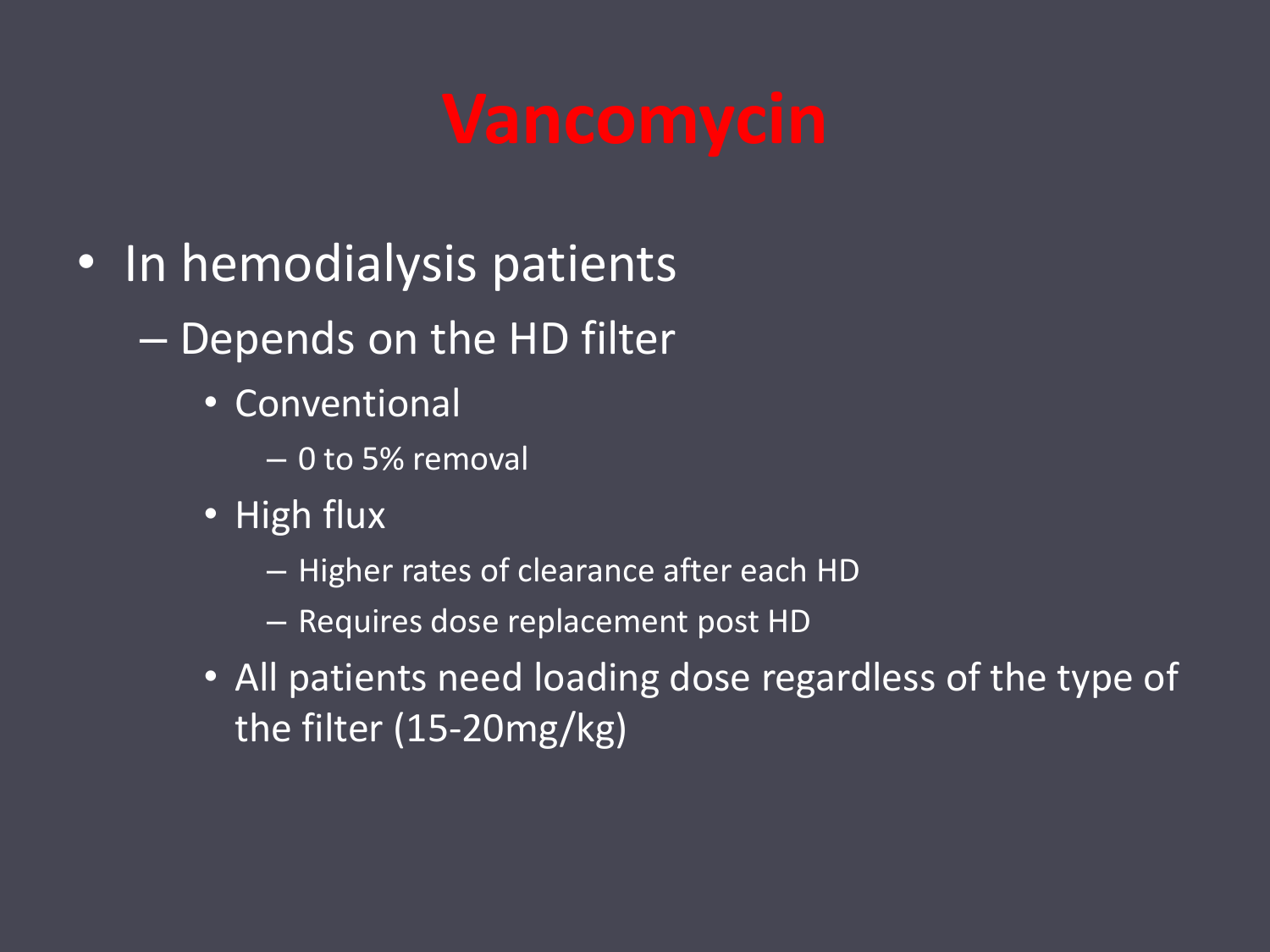- Levels
	- Peak
		- 30 minutes after the end of infusion
	- Trough
		- Right before the next dose
		- 1<sup>st</sup> trough usually before the forth dose
	- It is recommended to use trough level NOT peak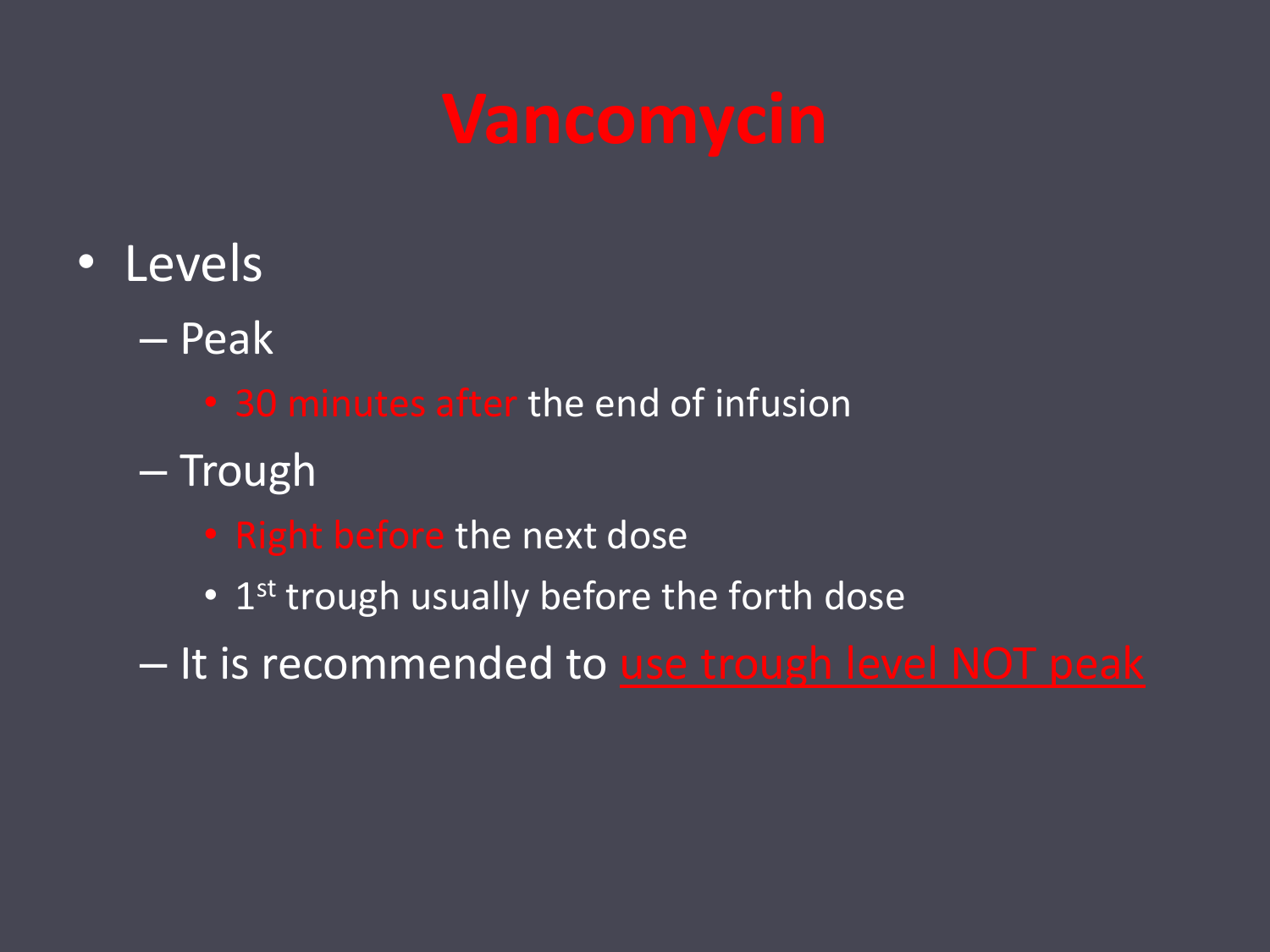- Based on the indications
	- Skin and soft tissue infections
		- Trough between 10-15 mcg/ml
	- Bacterial meningitis, bacteremia, endocarditis, osteomyelitis, pneumonia
		- Trough between 15-20 mcg/ml
- Always keep trough levels above 10 mcg/ml to avoid resistance and treatment failure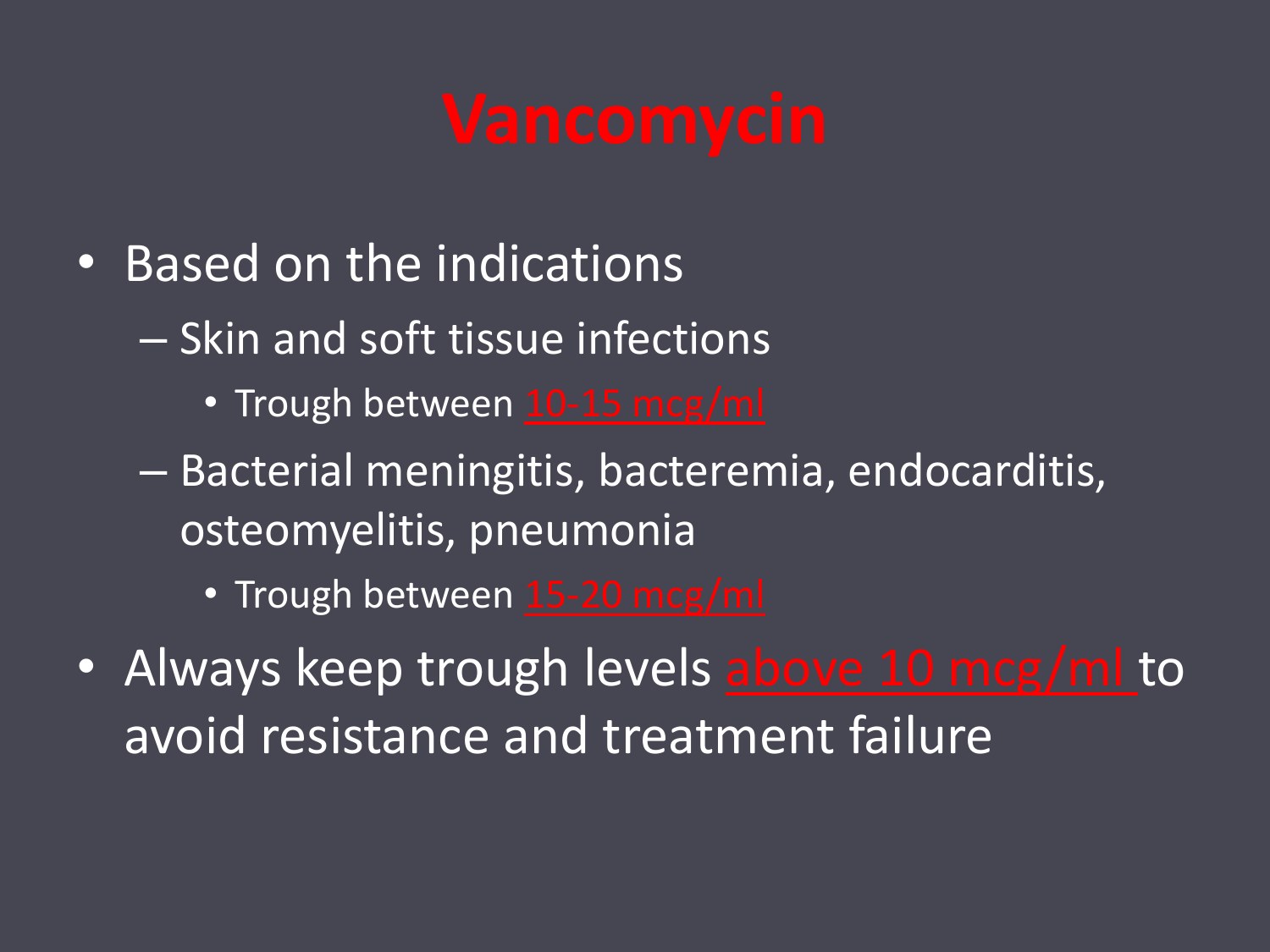- IM, IV
- Poor penetration to CSF even with inflammation
- Highly hydrophilic
- Renal excretion

–Depends on the renal function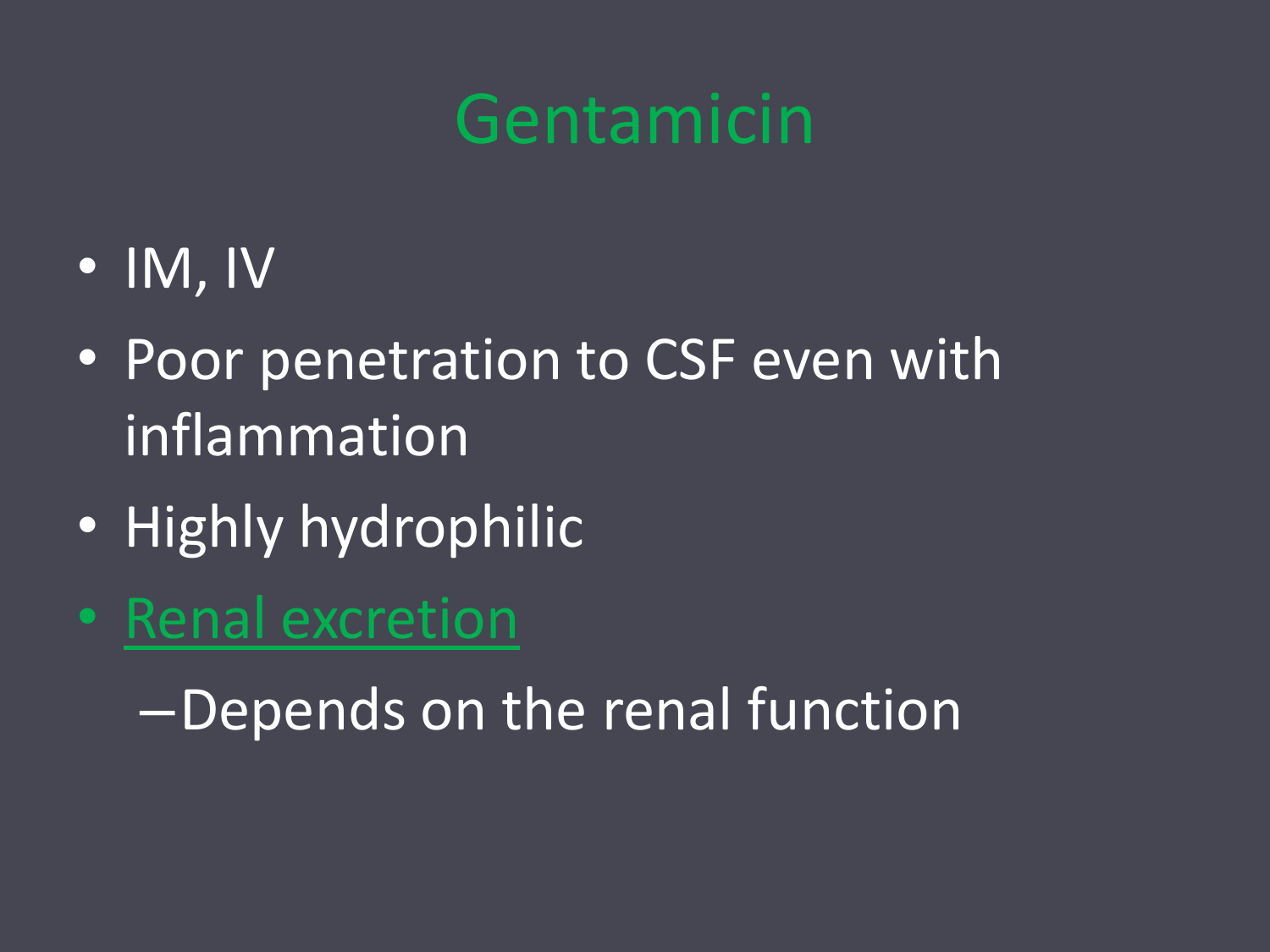- Half life
	- $-1.5-3$  hours
	- 2-3 days in renal impairment
	- Removed by HD
		- May need dosing replacement
		- Get levels post HD
		- Depends on the HD filter type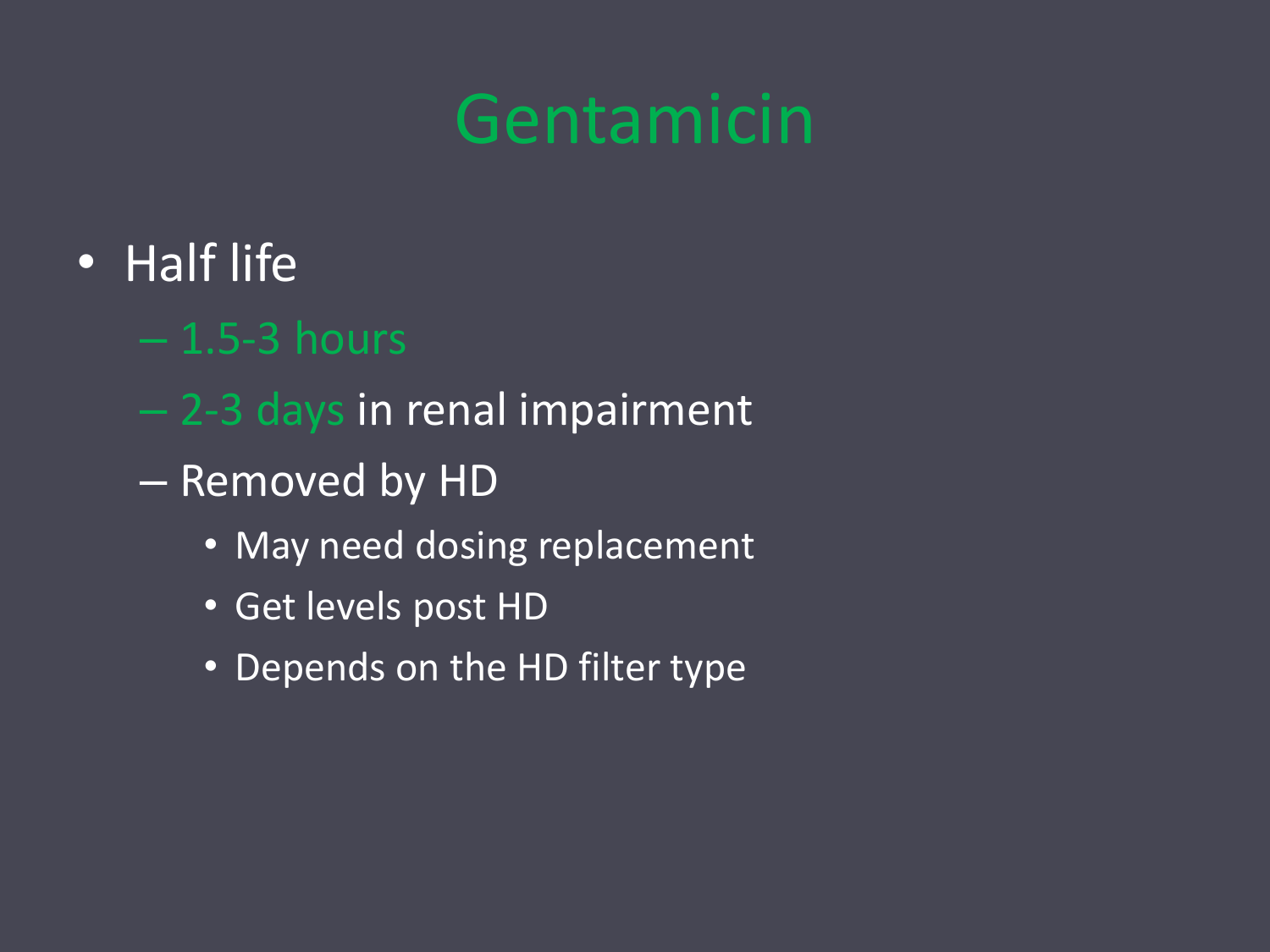- Dosing (use ideal body weight)
	- Conventional
		- 2.5mg/kg/dose
		- Q8H, Q12H, Q24H
		- Depends on renal function
		- Adjust the interval by monitoring the peak and trough levels
	- Once daily dose
		- 7mg/kg/day
		- Adjust the interval based on the random levels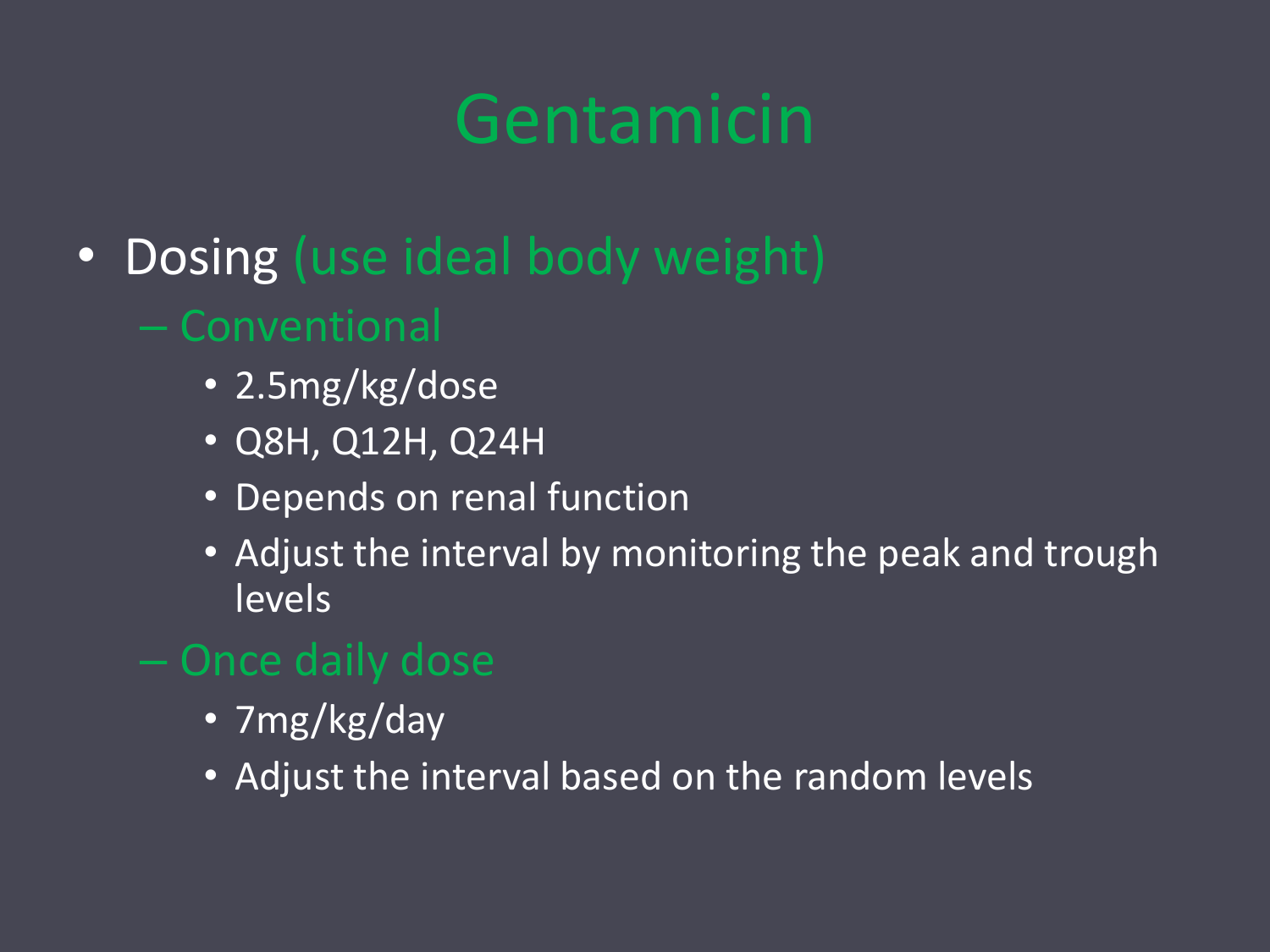- Levels
	- Peak
		- 30 minutes after the end of infusion
	- Trough
		- Right before the next dose
	- Random
		- Between the intervals
		- In once daily schedule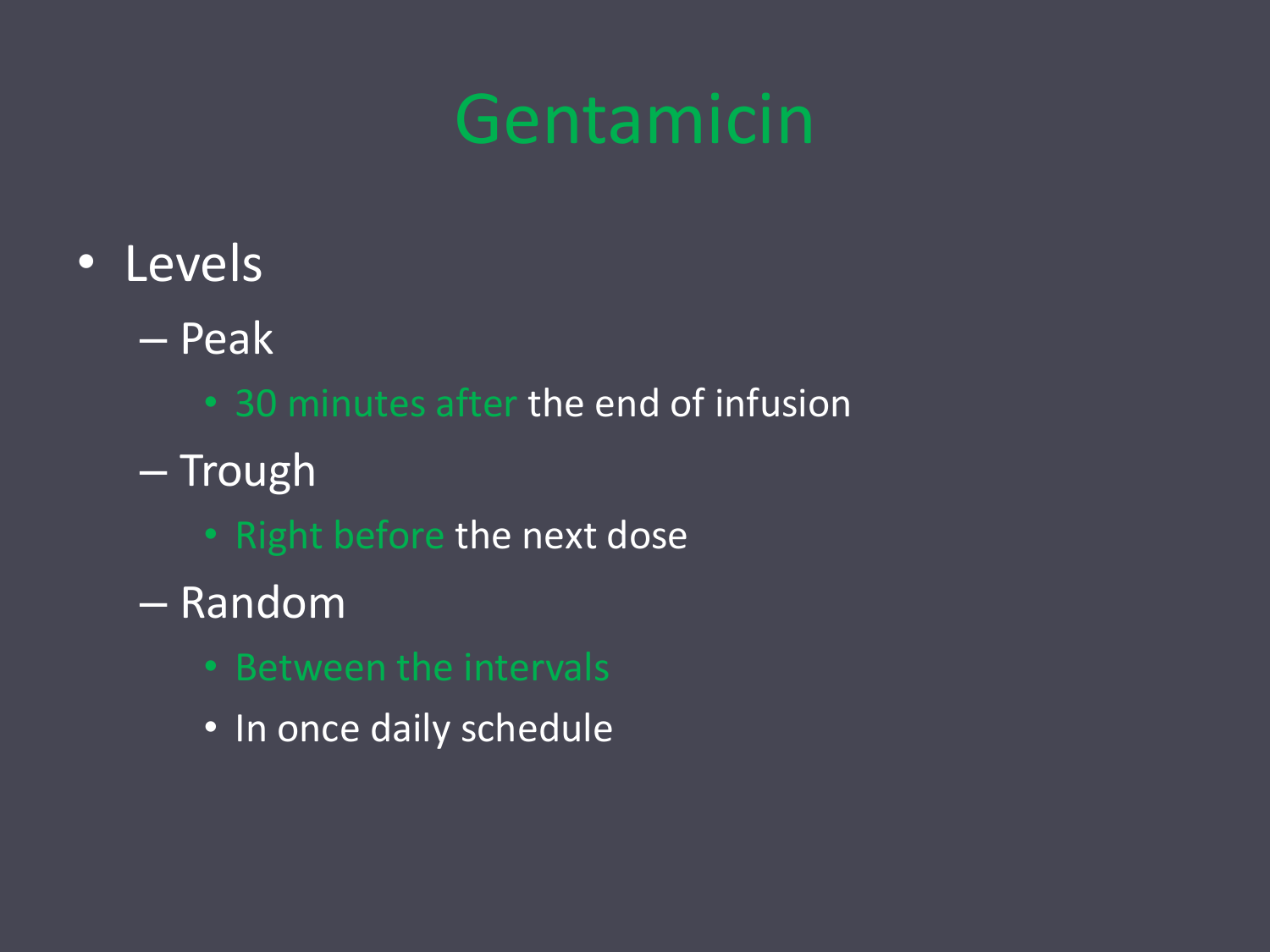- Peak:
- Serious infections: 6-8 mcg/mL
- Life-threatening infections: 8-10 mcg/mL
- Urinary tract infections: 4-6 mcg/mL
- Synergy against gram-positive organisms: 3-5 mcg/mL
- Trough:
- Serious infections: 0.5-1 mcg/mL
- Life-threatening infections: 1-2 mcg/ml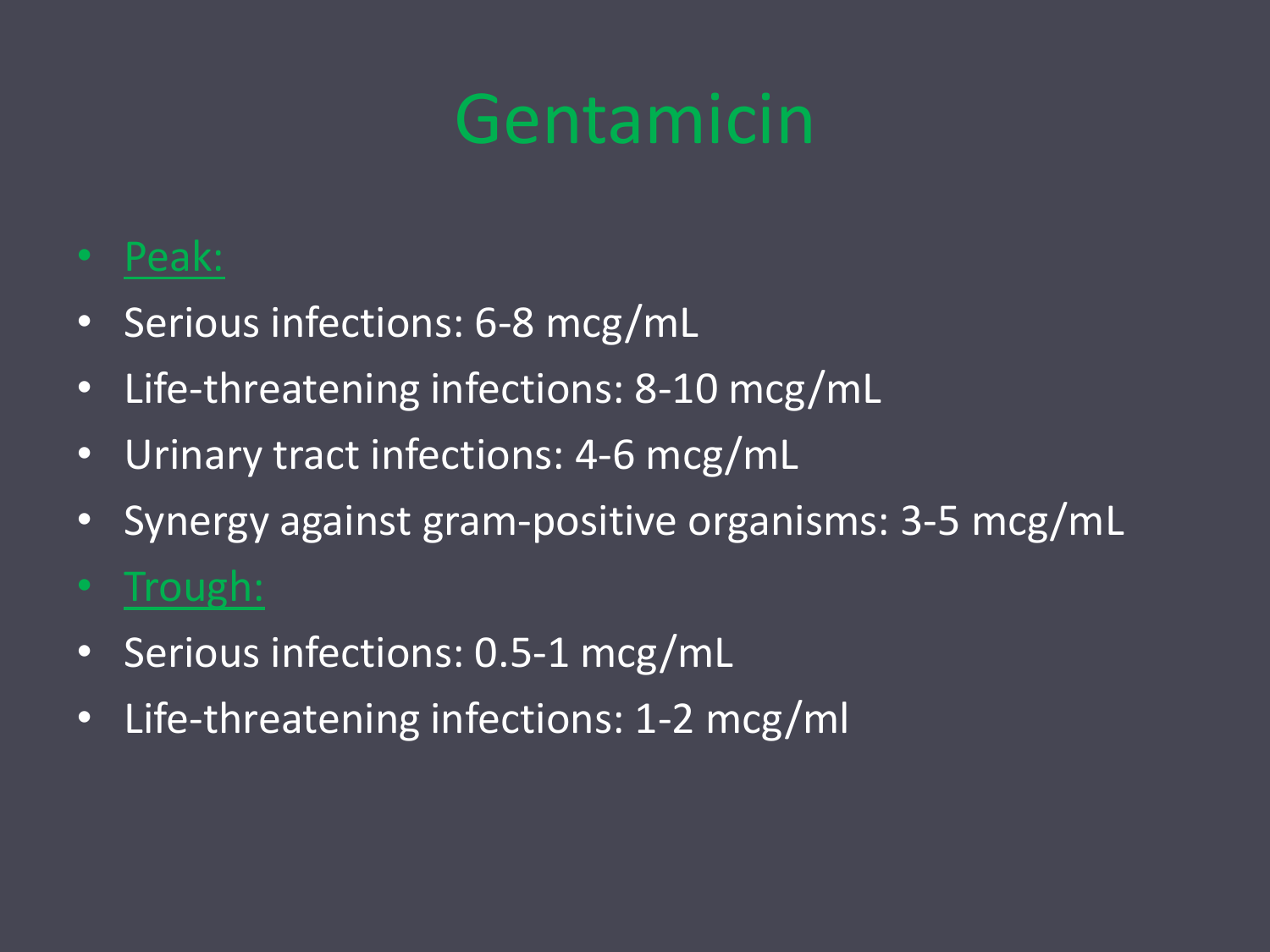# Linezolid

- Oral bioavailability 100%
- PO and IV exchangeable
- No renal dose adjustment needed
	- 30% in the urine as unchanged
	- Non renal clearance about 65%
- No dose adjustment in mild to moderate hepatic insufficiency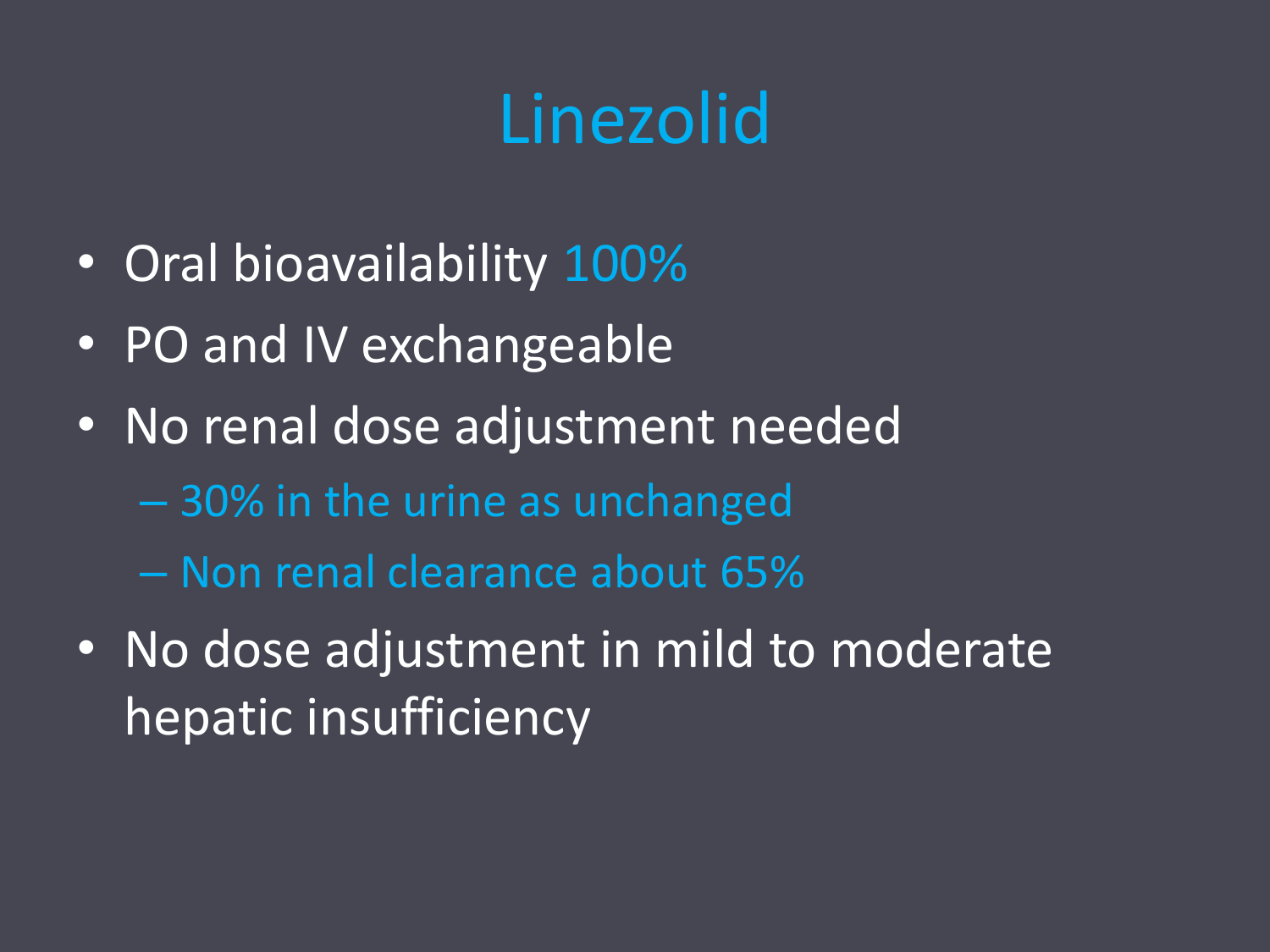# Linezolid

- Dosing
	- PO
		- Regardless of food intake
		- $\overline{\phantom{1}}$   $\overline{\phantom{1}}$  Q12H
	- $-<sup>N</sup>$ 
		- Q12H
	- If HD
		- Give the dose post HD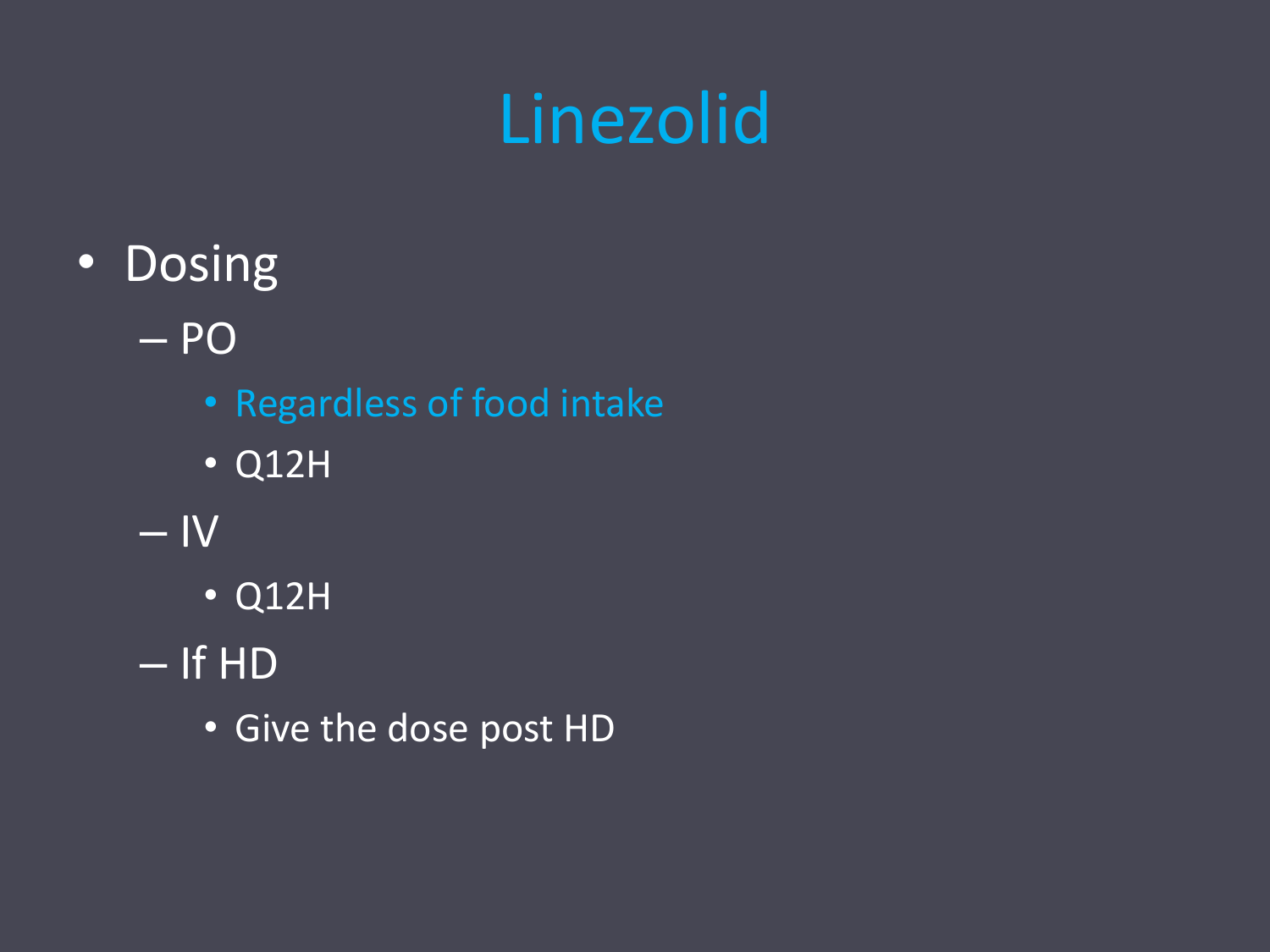### Fluconazole

- PO bioavailability over 90%
- Widely distributed in all body tissues including CSF
- Excreted renally 80%
- Half life with normal kidney function about 30 hours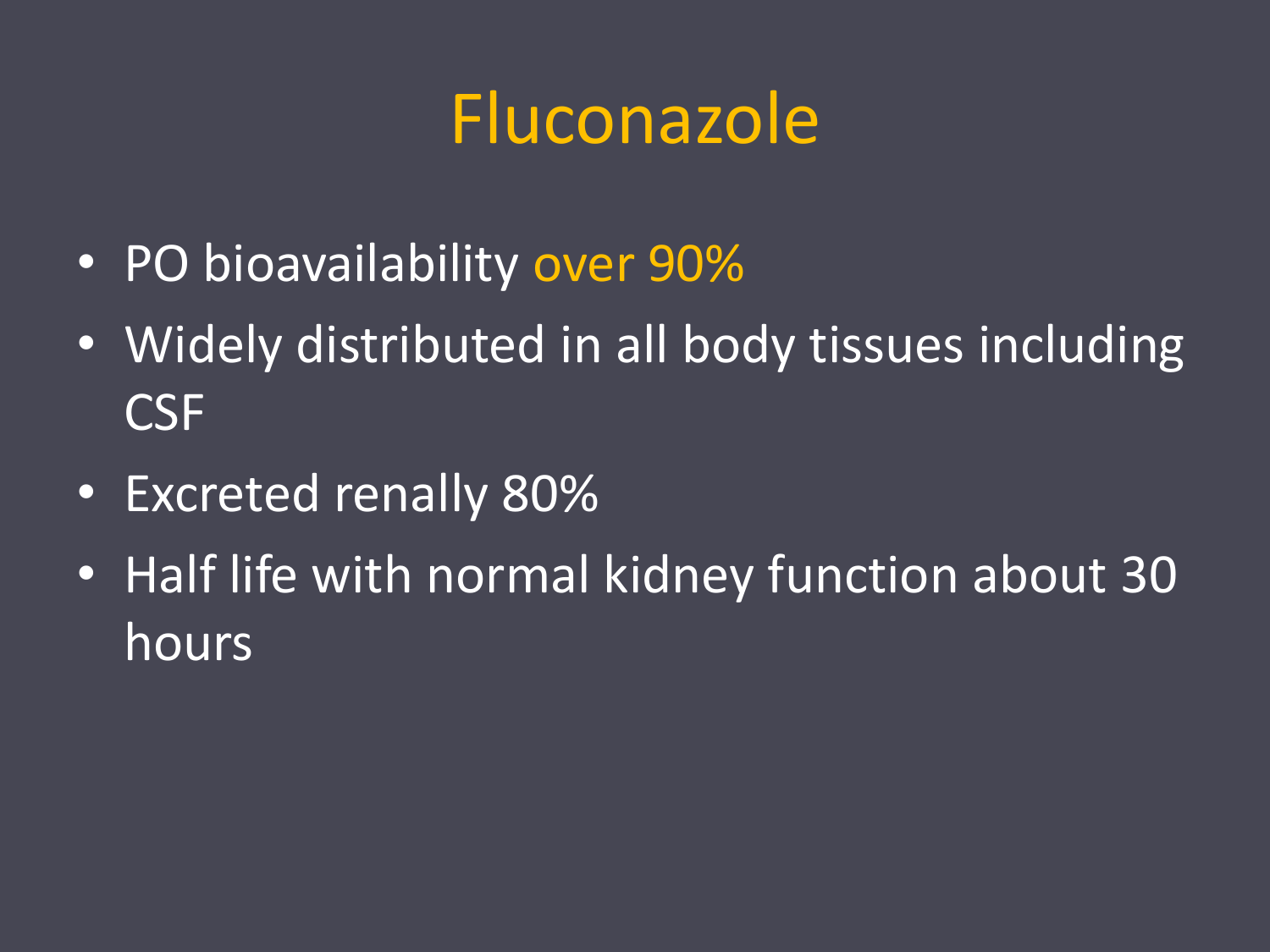### Fluconazole

- Dose adjustment needed based on the renal function
- Depends on the HD filter type, may be cleared up to 50%
	- Give the whole daily dose after HD
- PO dose may be taken regardless of the meal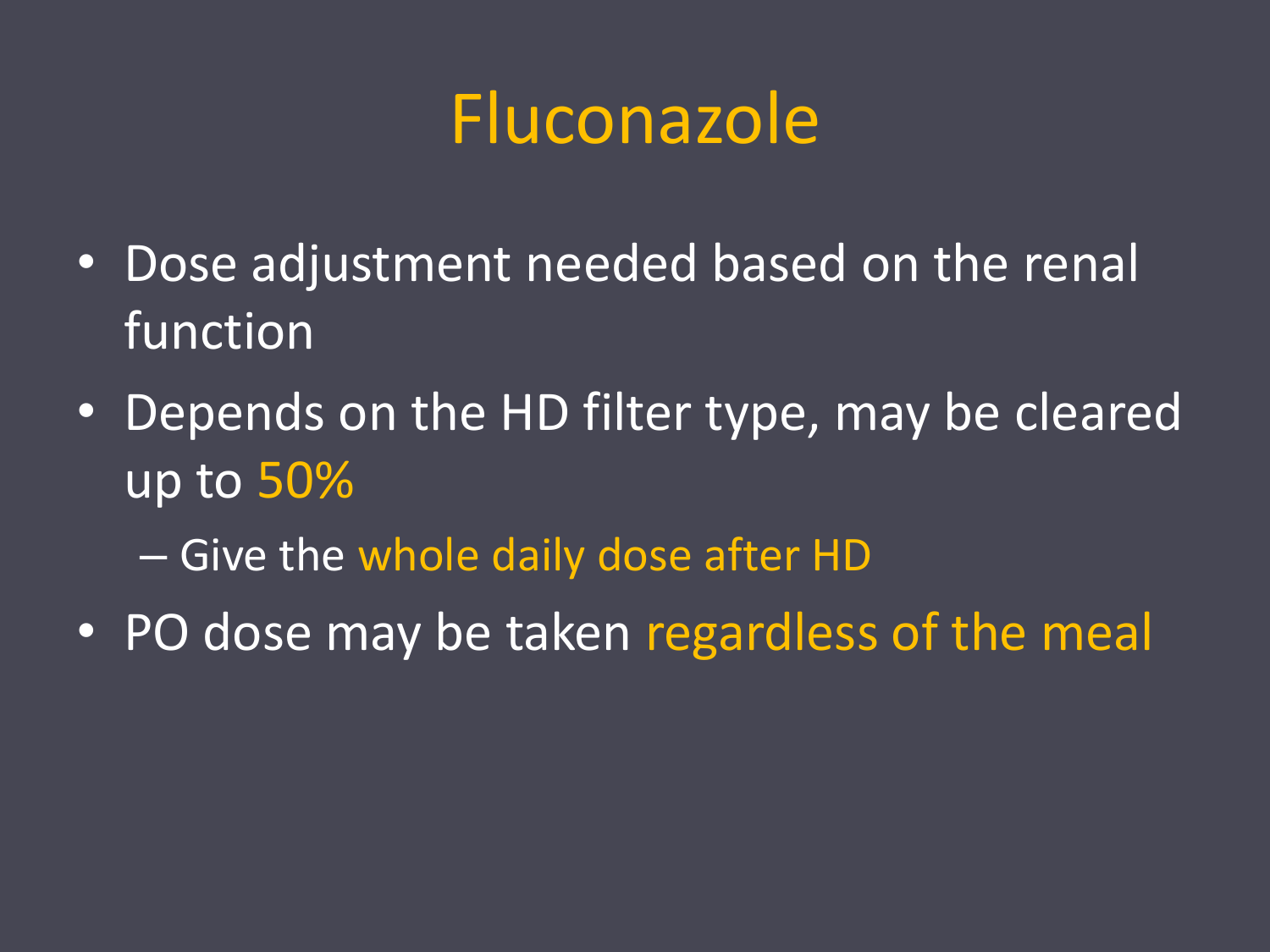### Amphotericin B

- IV infusion over 4 hours
- Poor penetration to many body fluids and tissues including CSF
- Half life:
	- Takes days to be cleared totally from the body after discontinuation
- Renally excretion